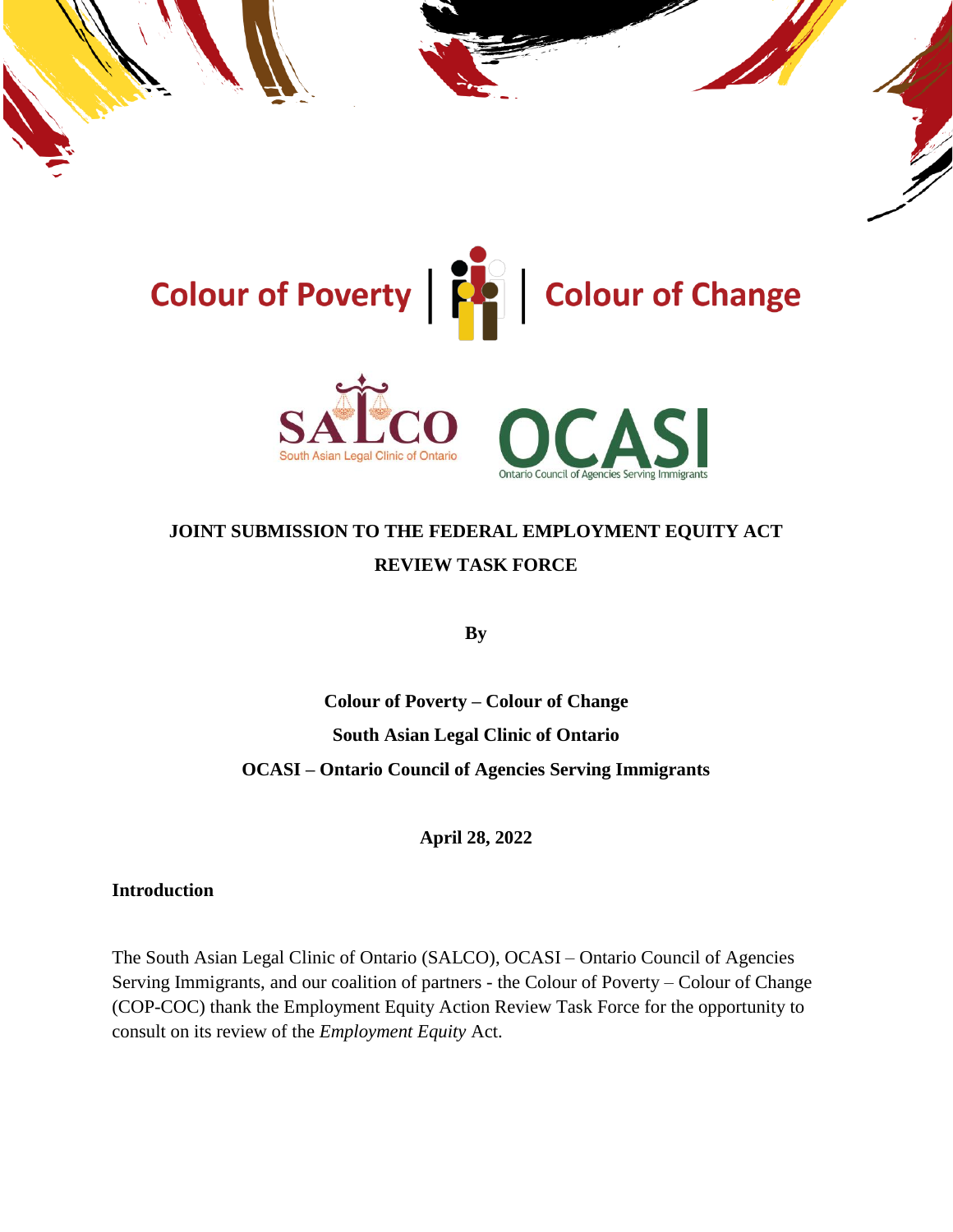**Colour of Poverty – Colour of Change (COP-COC)** is a community initiative based in the province of Ontario, Canada, made up of individuals and organizations working to build community-based capacity to address the growing racialization of poverty and the resulting increased levels of social exclusion and marginalization of racialized communities (both Indigenous Peoples and peoples of colour) across Ontario.

The **South Asian Legal Clinic of Ontario (SALCO)** is a not-for-profit organization established to enhance access to justice for low-income South Asians in Ontario and in Canada. Since 1999, SALCO has been working to serve the growing needs of South Asians in a culturally and linguistically sensitive manner. As a specialty clinic funded by Legal Aid Ontario, SALCO provides advice, brief services and/or legal representation in various areas of poverty law and work on law reform and systemic advocacy to address the impact of systemic racism and discrimination and to improve the lives of the racialized communities that it works with.

**OCASI - Ontario Council of Agencies Serving Immigrants** is the umbrella organization for immigrant and refugee-serving organizations in Ontario and the collective voice of the sector in the province. Formed in 1978, OCASI has 240 member organizations across Ontario. OCASI's mission is to achieve equality, access and full participation for immigrants and refugees in every aspect of Canadian life. OCASI has long advocated for an expansion of Employment Equity, including the definition and implementation so that Black and racialized workers are intentionally included.

Advocates from across Canada, including our organizations, have been calling for a number of years for the expansion of designated groups, as well the intentional and full implementation of the Act. We have shared our concerns about the gaps in the existing act, as well as inconsistent application, which can exacerbate the disproportionate labour market disadvantage experienced primarily by Black and racialized residents, and residents born outside Canada. These concerns are significant in view of changing demographics in Canada that has seen more Black and racialized people, and more non-citizens enter the labour market; and more importantly in light of the systemic barriers to labour market entry and over-representation of Indigenous, Black and racialized people and non-citizens in low-paying, unstable and low-status jobs in which their rights as workers are not fully protected. Equally important is the need to intentionally and fully implement the Employment Equity Act, as evidenced by the shocking revelations from federal public service employees documented in the May 2021 report, titled "*IRCC [Anti-Racism Employee](https://epe.lac-bac.gc.ca/100/200/301/pwgsc-tpsgc/por-ef/immigration_refugees/2021/122-20-e/index.html)  [Focus Groups: Final report](https://epe.lac-bac.gc.ca/100/200/301/pwgsc-tpsgc/por-ef/immigration_refugees/2021/122-20-e/index.html)*". The report includes narratives of the abhorrent treatment of Black and racialized employees by managers and supervisors at Immigration, Refugees and Citizenship Canada (IRCC). It also records complaints about discrimination and racial bias in hiring and promotion within the department.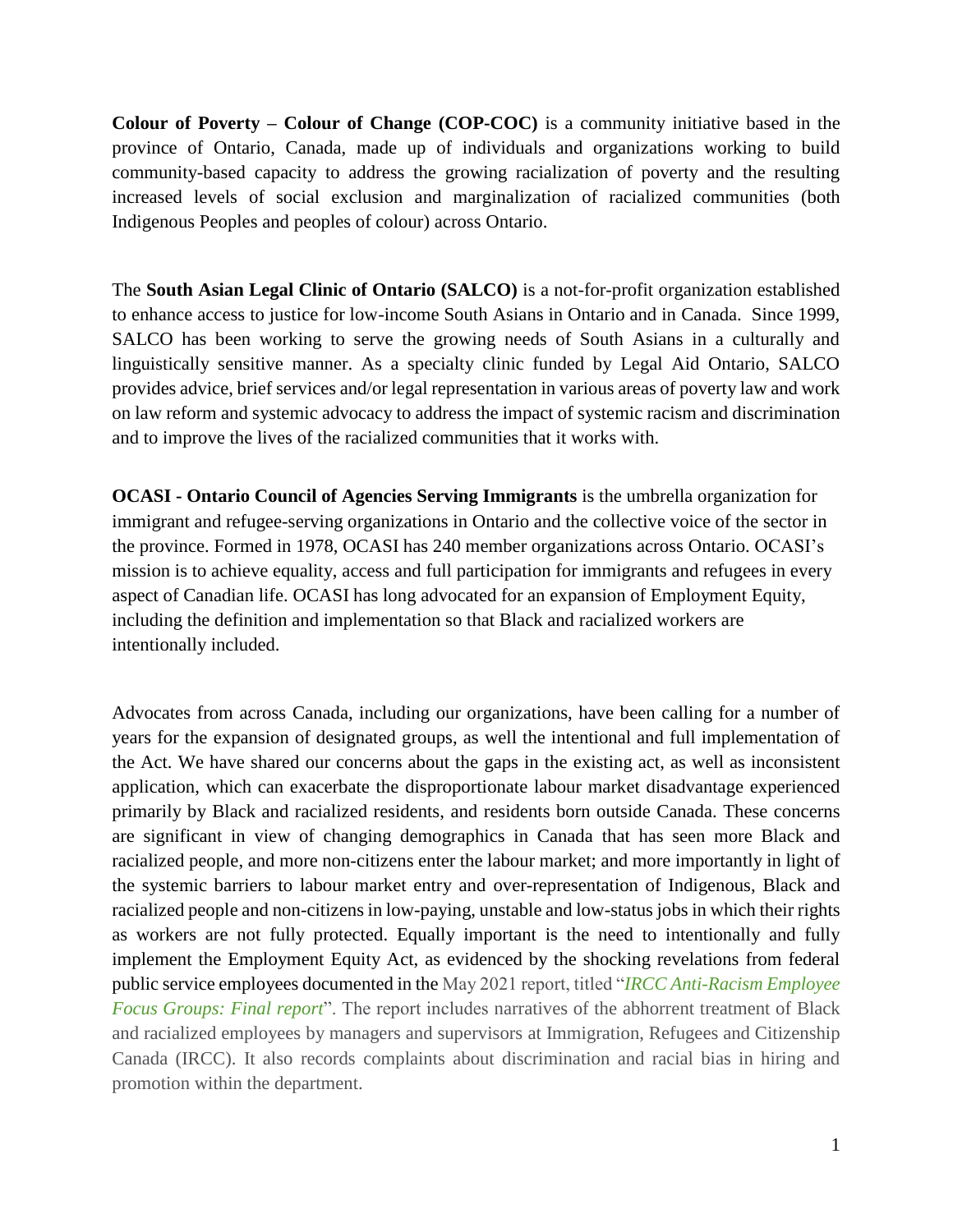## **I. Expansion of "Designated Groups"**

The current *Employment Equity Act* is only applicable to the following "designated groups", defined in the legislation as:

- Women
- Aboriginal peoples
- persons with disabilities
- members of visible minorities

The current definition leaves out large groups of people who face racism, discrimination and inequity in employment. Many of those groups have since been recognized in Canada as having faced significant systemic discrimination and should be included if the list of designated groups covered by the *Employment Equity Act*.

# **Recommendation:**

- *1. Include 2SLGBTQ+ people. The federal government is already working towards a National LGBTQ2 Action Plan in recognition of the continuing discrimination faced by these communities. It is critical that the Employment Equity Act be amended to align with that commitment.*
- *2. Include people with different types of immigration status up to and including citizenship to ensure employment equity and non-discrimination based on immigration status. This recognizes the growing population of workers covered under the Act who hold varying government-issued authorizations to work, and the particular systemic barriers to employment faced by non-citizens.*
- *3. Include members of faith-based communities. Faith-based discrimination in employment continues to be a serious issue for federally regulated employees. Over the past several years a number of reports and legal cases have raised issues of Anti-Black racism and Islamophobia, including the 2021 report of racism at IRCC mentioned earlier in this submission. This review provides a timely opportunity to amend that Employment Equity Act to enhance protections for racialized workers, and workers who experience multiple and intersecting vulnerabilities due to factors in addition to race and ethnicity.*

# **II. Replace "Visible Minority" with updated categories**

The use of the term "visible minorities" brings together many different groups under one category and serves to hide distinct forms of racism and discrimination faced by a number of communities like anti-Black racism and Islamophobia. In 2012, the United Nations Committee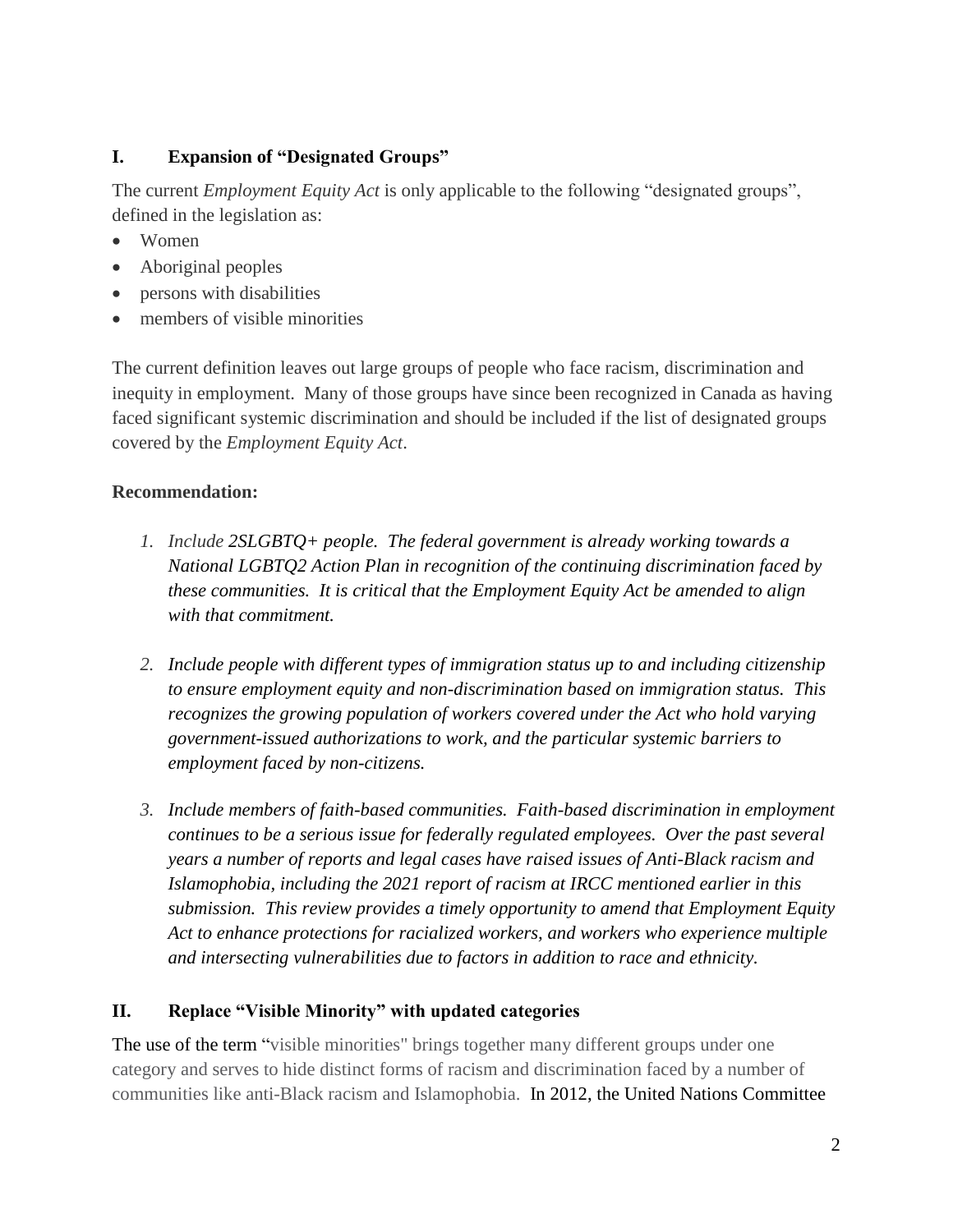on the Elimination of Racial Discrimination in its [Concluding Observations of its review of](https://www2.ohchr.org/english/bodies/cerd/docs/cerd.c.can.co.19-20.pdf)  [Canada](https://www2.ohchr.org/english/bodies/cerd/docs/cerd.c.can.co.19-20.pdf) repeated a recommendation it first made in February 2007 that that the term could homogenize experiences of different ethnic groups. The Committee wrote, "Its lack of precision may pose a barrier to effectively addressing the socioeconomic gaps of different ethnic groups", and that Canada should consider the implications of "use of the term "visible minorities" in referring to "persons, other than Aboriginal peoples, who are non-Caucasian in race and nonwhite in colour" (Employment Equity Act, 1995), so as to address more precisely the socioeconomic gaps between different ethnic groups."

The term also ignores that reality that in many places in Canada these communities are no longer a "minority". At its core, the term "visible minority" constructs the identity of racialized people in relation to the dominant white population. Using that description situates whiteness as the reference standard and the norm by which all people are judged and reinforces foundational systemic racism.

The use of the term in the *Employment Equity Act* is the constraint often cited by Statistics Canada in its persistent use of 'visible minority' in the collection of Census data and data for the Labour Force survey.

#### **Recommendation:**

- *1. Remove the term "visible minority" from the Employment Equity Act;*
- *2. Use the term "racialized people" as a designated group; and*
- *3. Specifically name Black people to recognize the specific impact of racism and discrimination on Black people in Canada.*

## **III. Federal Contractors**

The current *Act* does not include federal contractors, who are currently government by the federal contractor program. Instead of incorporating employment equity obligations in a program, federal contractors should be subject to the *Employment Equity Act*. This legislative obligation will ensure that federal contractors are **legally** required in contracts to ensure employment equity, that employees in these workplaces can access the same enforcements mechanisms, and that federal contractors have data gathering and sharing commitments akin to employers that are included in the *Act*.

#### **Recommendation:**

1. Reinstate mandatory compliance with employment equity for federal contractors.